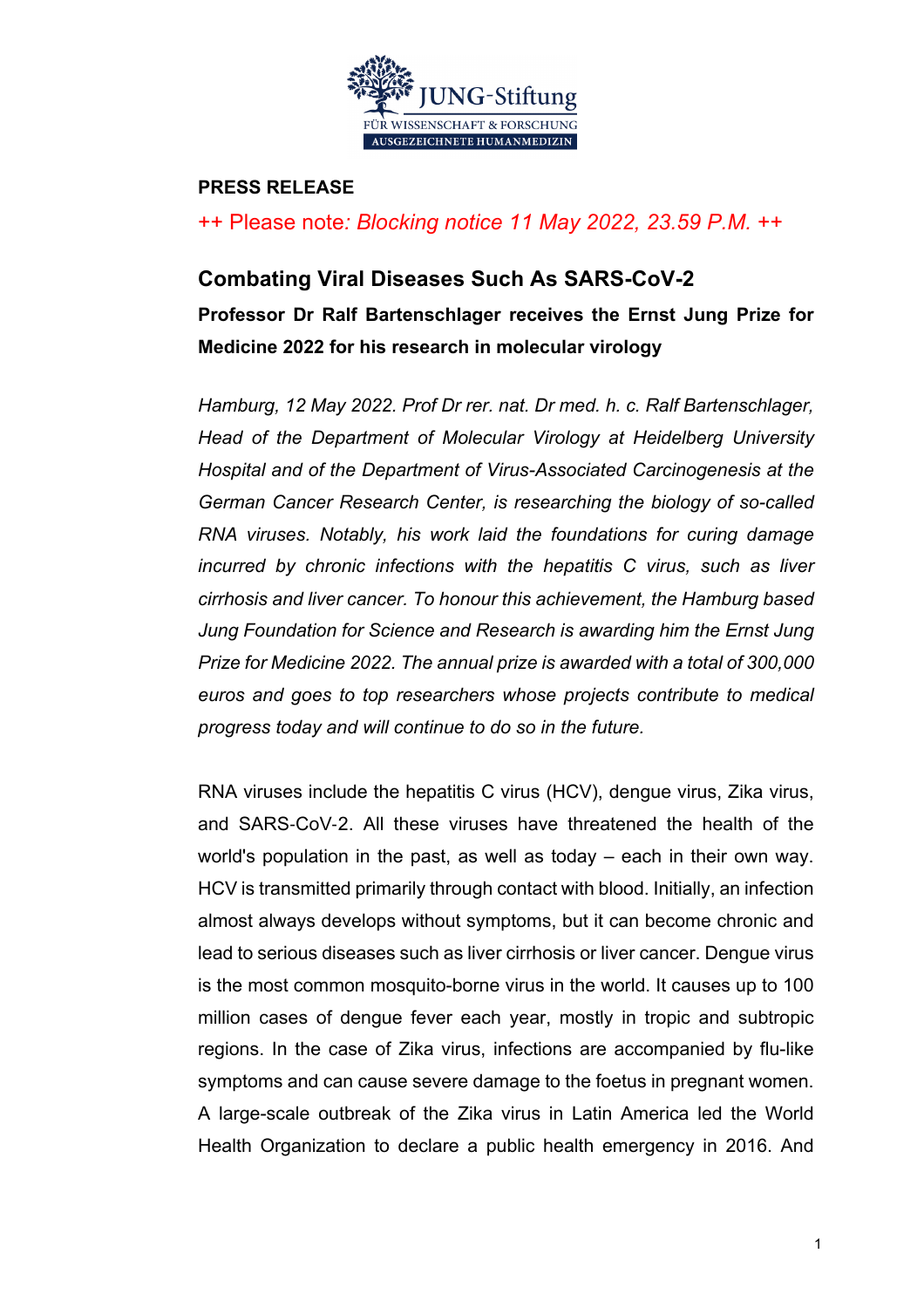

since 2020, the SARS-CoV-2 virus is responsible for a global pandemic of unprecedented proportions.

### *Laying foundations and saving lives*

Professor Dr Ralf Bartenschlager not only succeeded in researching the biology of these viruses, but also in making his findings useful in practice. For example, the drugs currently available for treating chronic hepatitis C, all of which were developed using Ralf Bartenschlager's cell systems, lead to a cure in around 95 percent of infections. If treated in time, it can also prevent liver cirrhosis and liver cancer. When it came to the SARS-CoV-2 pandemic, Ralf Bartenschlager launched a number of research and development projects, such as the fightCOVID@Heidelberg initiative. Next, he plans to identify those viral and cellular factors that are necessary for the formation of viral replication structures in infected cells in a broad comparative study. His focus lies on so-called plus-strand RNA viruses, which include HCV, dengue virus, Zika virus, and SARS-CoV-2. The findings will then be used to develop new antiviral therapy concepts. Viral and cellular factors that are suitable for the development of antiviral agents with a broad-spectrum effect are of particular interest here to enable better responses to pandemics.

# *From the police to the laboratory: Professor Dr Ralf Bartenschlager's career*

An unlikely job change at first glance: After training as a police officer, Ralf Bartenschlager decided to fulfil his dream and study biology at the University of Heidelberg. The decision proved to be well, because even today science is not just a means to an end for him, but a personal vocation. "I've always been interested in getting to the bottom of scientific issues, in answering the question of why."

This question led him across Germany and even to Switzerland, where he began his research on the hepatitis C virus. In 2002, he returned to Heidelberg to take up the endowed professorship in Molecular Virology of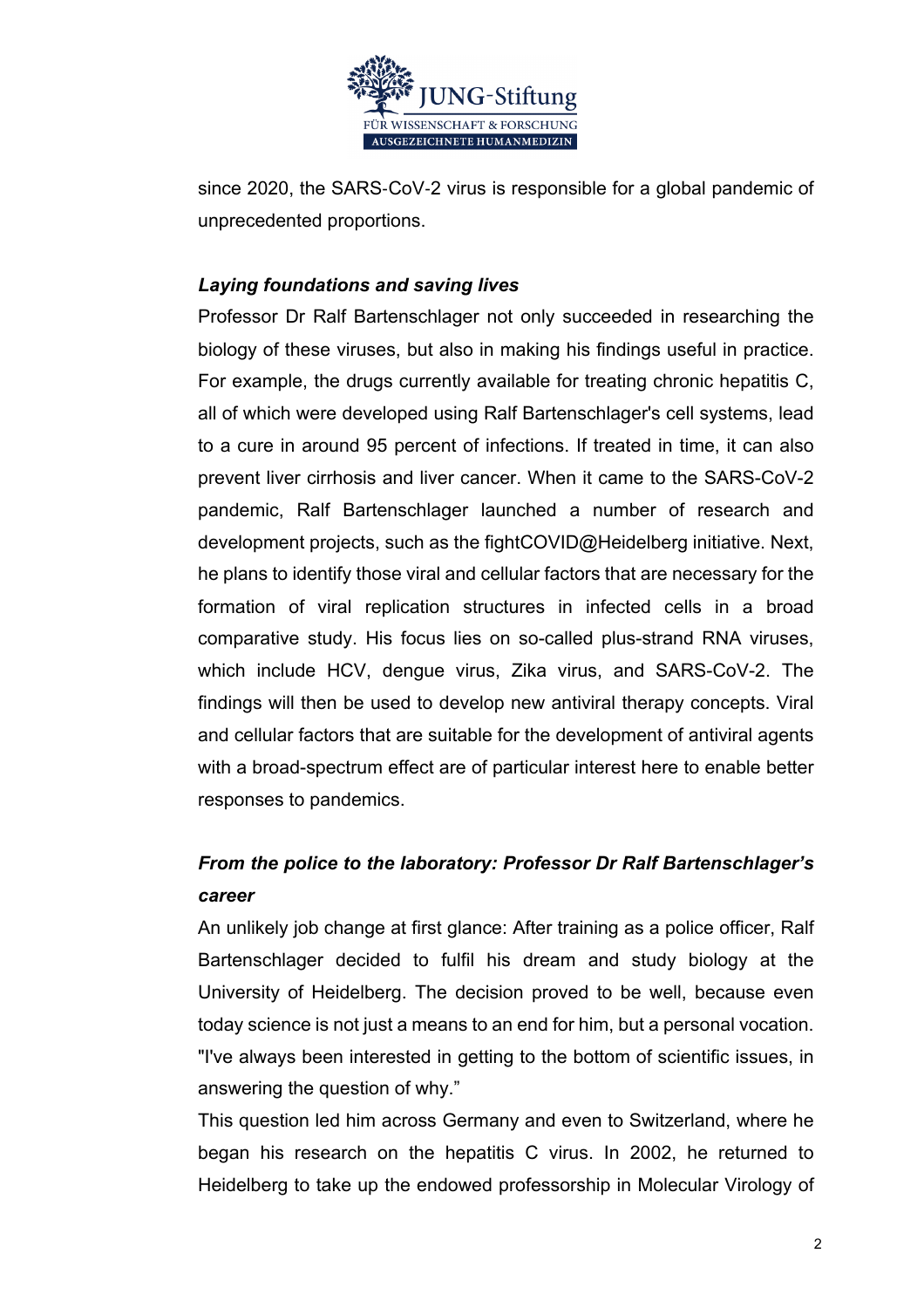

the Chica and Heinz Schaller Foundation. From 2014, he has also been head of the department of "Virus-associated Carcinogenesis" at the German Cancer Research Center in Heidelberg and spokesman for their research focus "Infection, Inflammation and Cancer". In his free time, he enjoys sports and spending time with his family. "My work takes up a lot of time, certainly more than a regular job. It takes a lot of understanding from my family to be able to pursue my work in this form, and I'm extremely grateful to my wife and three children for their support."

## *Ernst Jung Prize for Medicine drives Bartenschlager's research forward*

The renowned scientist can identify strongly with the Jung Foundation and its founding idea of "human medicine on the way to an ever more humane medicine". "We live in an ever 'faster', more hectic world, where there is less and less time for patients due to time pressure and ever-increasing workload for both doctors and nurses," says Bartenschlager, describing the current situation in healthcare. "At the same time, we also need doctors and scientists who are equipped with the best possible training to deal with central research issues. With the current double workload, working in the clinic during the day and researching at night, this cannot work in the long run. We need adequate structures so that physicians and scientists have enough time to dedicate to research as well."

In 2015, Ralf Bartenschlager already received the Robert Koch Award for his practice-relevant research work and in 2016 the Lasker~DeBakey Clinical Medical Research Award for clinical medical research. He shares the Ernst Jung Prize for Medicine 2022 equally with the biochemist and pharmacologist Prof. Dr Ingrid Fleming from Frankfurt. They will receive 150,000 euros each to recognise and further promote their work. The Jung Foundation has been committed to advancing human medicine for over 40 years. With the Ernst Jung Prize for Medicine and two other awards, it supports science with more than half a million euros annually.